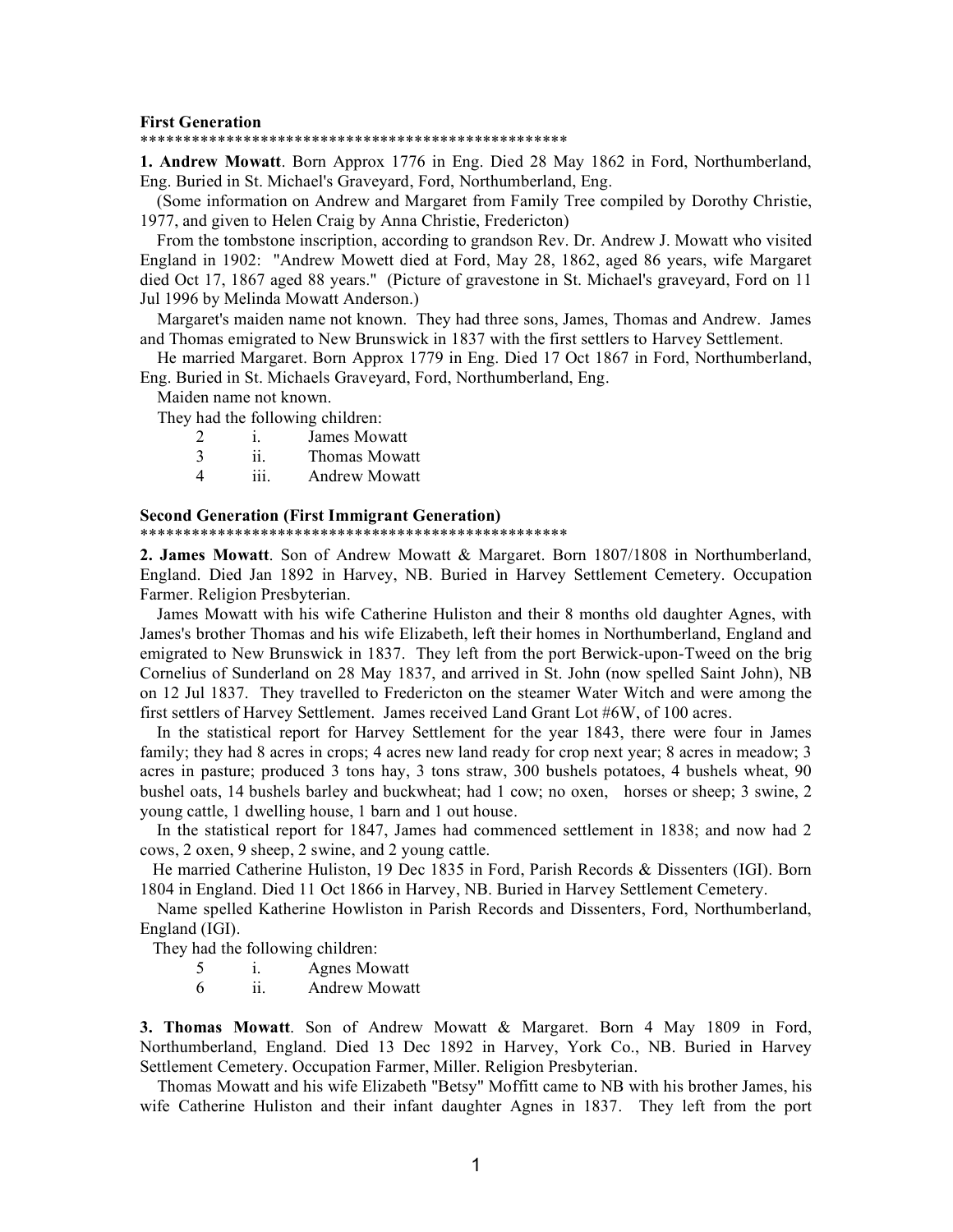Berwick-upon-Tweed on 28 May 1837 on the brig Cornelius of Sunderland and arrived in St. John, NB (now spelled Saint John) on 12 Jul 1837. They proceeded to Fredericton on the steamer Water Witch, and were among the first settlers of Harvey Settlement who came from the border country England and Scotland. Thomas received Land Grant Lot #12E, of 100 acres.

Thomas and Elizabeth lived in Woodstock for a while before settling on their land grant in Harvey, and their oldest son, Andrew was born in Woodstock in February 1838, and their second child, John in April 1939. The statistical report for Harvey Settlement in 1843 shows that there were six in the family.

The 1843 report also shows: 8 acres in crops; 4 acres new land for crops the next year; 3 acres in meadow; 1 acre in pasture; produced 1 ton hay, 3 tons straw, 200 bushel of potatoes, 12 bushels of wheat, 100 bushels of oats, 42 bushels of barley and buckwheat, l bushel of turnips; had 1 cow, 2 oxen, no horses, no sheep, 2 swine, 2 young cattle; had 1 dwelling house and 2 out houses, with estimated value of land and improvements 92 pounds.

Statement in remarks column: "The estimated value of improvements is made up exclusive of the buildings, and no one settler would part with his Lot at the stated value. There is a good school in the middle of the Settlement, and the average attendance of scholars during the past year was 30." The settlers accompany the original Return with the following observations: "The Climate of New Brunswick agrees well with the constitution of Englishmen; the air is salubrious, and the water as pure and wholesome as any in the world." "During the six years of our location there have occurred but two deaths, while there have been thirty nine births without the presence of medical aid."

The Statistical Return of Harvey Settlement for the year 1847 shows that Thomas commenced in the settlement in 1840, there was six in the family, and Thomas was a Miller as well as a farmer. They had a house, a barn and one other building; had 2 cows, no oxen, 1 horse, 7 sheep, 4 swine, and 3 young cattle.

Thomas brought the document copied below to New Brunswick with him in 1837. (It was copied by Thomas Mowatt's grandson from the original document, only supplying missing words to make sense, as a section was torn out--E. E. Mowatt, New Richmond, Que. Feb 17th 1928. A copy was sent to Jocelean Swan Hall in June 2000 by Melinda Mowatt Anderson.)

"This certifies that Thomas Mowatt, a native of this neighbourhood, of creditable parentage, leaves this country for N. Brunswick, wishing to better his situation in that land. He is a member in full communion with this Presbyterian Congregation and has always acted as becometh the christian.

"He is of a mild inoffensive disposition, exceedingly peaceable, quiet and retiring, very highly esteemed as a servant, well acquainted with husbandry in all the modern improvements. He has had for several years the oversight of a corn mill and is very capable of managing such a concern, so he is likely to prove an acquisition to any gentlemen improving his estate.

"He leaves us in comfortable circumstances, with his brother James. But if a mysterious Providence should visit them with shipwreck or disaster, the British agent or Consul must afford them protection, and the humane may rest assured they lend aid to the deserving.

Given in the name of the members, Trustees and Elders of this congregation,

Thomas Hall, minister

Crookham, County of Northumberland May 21st, 1837"

From newspaper obituary, 15 Dec. (1892) (In same item is the death of Wm. Patterson.) "Harvey Station

Thomas Mowatt, another of Harvey's old residents, passed to his rest on Tuesday afternoon after a short illness, aged 85 years. He came from the south of Scotland in the year 1837 and has resided on his farm here since that time. He leaves three sons and three daughters, among whom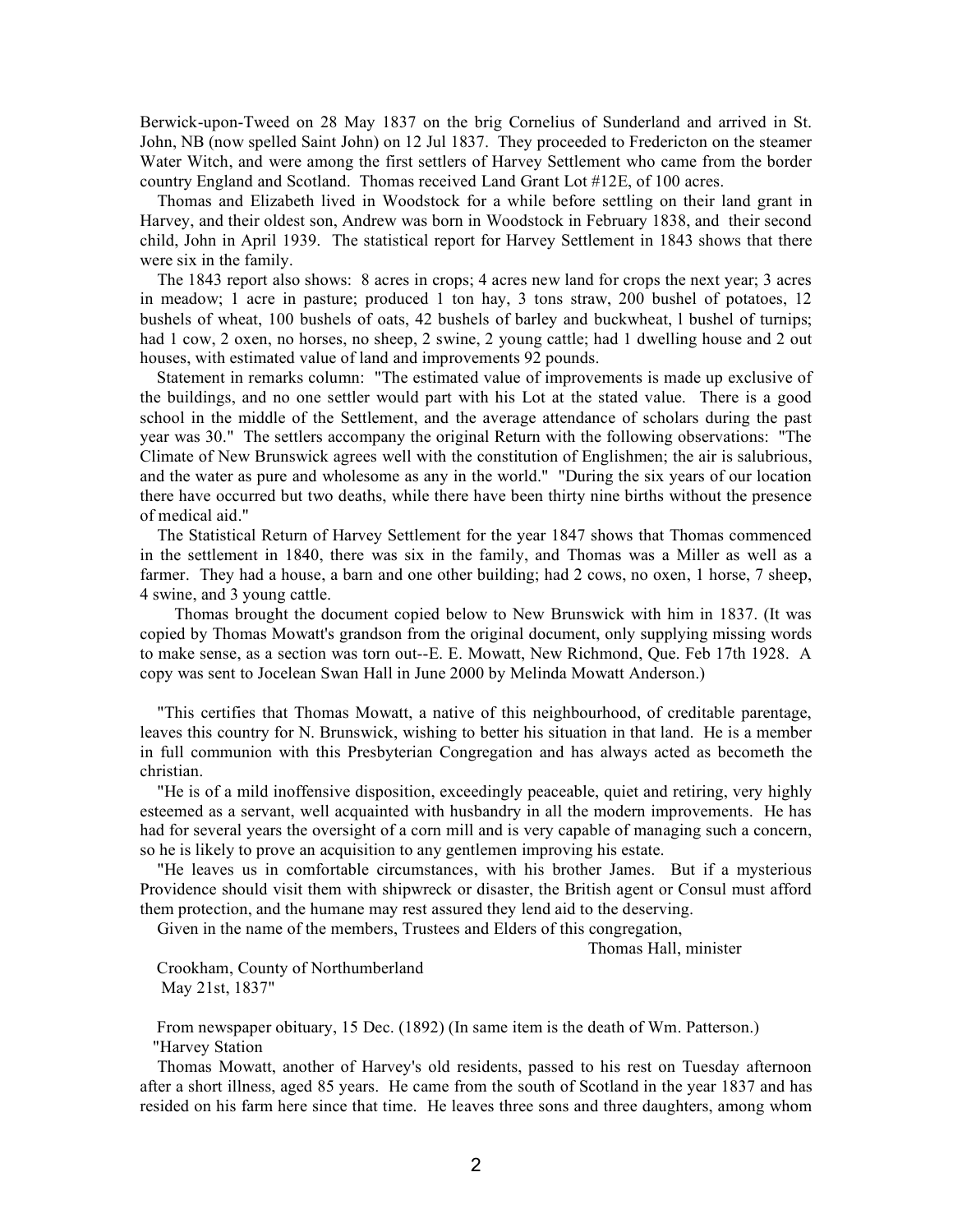are Rev. A. J. Mowatt, of Montreal, and coun. John Mowatt of this place. The funeral, which took place on Thursday afternoon, was largely attended from all parts of the settlement. Mr Mowatt was well liked by all who knew him and his death is much regretted."

Believed to be buried in Harvey Settlement Cemetery, but there is no gravestone for Thomas and his wife.

He married Elizabeth "Betsy" Moffitt, daughter of John Moffat & Janet Gladstone, Approx 1836/1837 in Eng. Born 1813 in Stickel, Roxburgh, Scotland. Died 22 Jan 1854/1855 in Harvey Settlement, NB. Buried in Harvey Settlement Cemetery.

It is believed that Elizabeth's maiden name was Moffitt, and that she was a sister of Mary Moffitt who married Peter Wood, and Margaret Moffitt who married John Swan--both sisters came to New Brunswick around 1850. In the IGI records, Mary Moffat was born 27 Jul 1827 in Stichel, Roxburgh, Scotland to John Moffatt and Janet Gladstone. No record was found for Elizabeth or Margaret's birth in IGI. At this time we are unable to verify Elizabeth's maiden name, but assume it was Moffitt, and that she was the daughter of John Moffat and Janet Gladstone.

Elizabeth's death date 22 Jan 1854 was provided by Rae Swan Brewer in 1976. Harvey church records began in 1856, and there is no gravestone for Thomas and Elizabeth in Harvey Settlement Cemetery, so unable to confirm death date. Youngest son, George Mowatt was born 18 Nov 1854, according to 1901 census, and again no gravestone to confirm date. Obviously either Elizabeth's death date or George's birth date is wrong.

They had the following children:

| 7  | i.   | Andrew Joseph Mowatt (Rev. Dr.) |
|----|------|---------------------------------|
| 8  | ii.  | John Mowatt                     |
| 9  | iii. | Thomas James Mowatt             |
| 10 | 1V.  | Jane Mowatt                     |
| 11 | V.   | Margaret Rae "Maggie" Mowatt    |
| 12 | vi.  | Elizabeth Scott "Bessie" Mowatt |
| 13 | vii. | George Mowatt                   |

**4. Andrew Mowatt**. Son of Andrew Mowatt & Margaret. Born Approx 1810 in England. Died 20 Jun 1884 in Ford, Northumberland, England. Buried in St. Michael's Graveyard, Ford, Northumberland, England.

Copy of photograph of gravestone not clear enough to make out the exact death dates for Andrew and his wife Alice. Buried in St. Michael's graveyard in Ford. (Photograph by Melinda Mowatt Anderson.)

Andrew and his wife lived in Northumberland, England.

He married Alice. Born Approx 1811 in England. Died 11 Jan 1881 in Ford, Northumberland, England. Buried in St. Michael's Graveyard, Ford, Northumberland, England.

## **Third Generation (Second Immigrant Generation)**

\*\*\*\*\*\*\*\*\*\*\*\*\*\*\*\*\*\*\*\*\*\*\*\*\*\*\*\*\*\*\*\*\*\*\*\*\*\*\*\*\*\*\*\*\*\*\*\*\*\*

**5. Agnes Mowatt**. Daughter of James Mowatt & Catherine Huliston. Born 1836 in England. Died 25 Jul 1868 in Harvey, NB. Buried in Harvey Settlement Cemetery.

Agnes was not married.

**6. Andrew Mowatt**. Son of James Mowatt & Catherine Huliston. Born 14 Oct 1839 in Harvey. Christen 28 Jun 1840 in Harvey Settlement By Rev. Daniel McCurdy . Died 5 Nov 1920 in Harvey. Buried in Harvey Settlement Cemetery. Occupation Farmer.

Copied from the Marriage Records of York County, New Brunswick (1837-1888) held on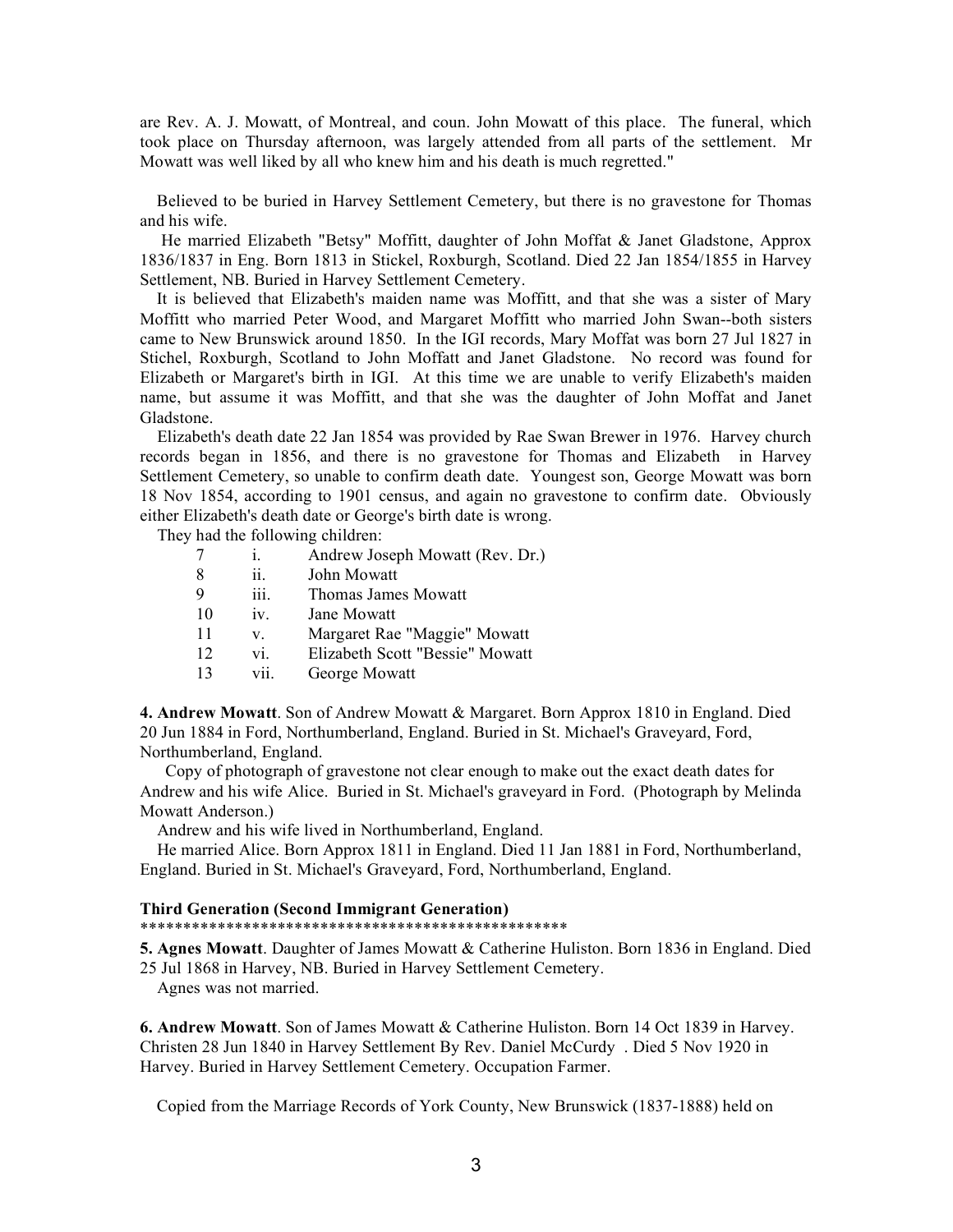microfilm at the Provincial Archives of New Brunswick:

This is to certify that Mr Andrew Mowitt of the Parish of Manners Sutton, County of York and Province of New Brunswick and Miss Isabella Watt of the same place were married by License with the consent of parents on the ninth day of June One Thousand Eight Hundred and Seventy, by me,

Samuel Johnson, Minister

This marriage was solemnized between us: Andrew Mowatt / Isabella Watt

In the presence of T. J. Thompson, Jane Watt. Filed and registered January21st A.D. 1871.

Copied from newspaper obituary (1920):

Andrew Mowatt

Harvey Station, Nov. 8 -- Andrew Mowatt died at his home here at an early hour on Friday morning after a short illness. He was one of the oldest residents of this place, being in the eightysecond year of his age. He was a son of James Mowatt, one of the pioneers of Harvey who came from the North of England in the year 1837. He was a farmer and lived his long life and died on the same farm on which he was born. He is survived by his wife, two sons and three daughters. His sons are: Hartley and Everett Mowatt residing here, and his daughters are: Mrs Benjamin Harris of McAdam, Mrs Ralph Bickford of Newport , and Miss Maggie Mowatt residing at Augusta, Me. His eldest son, Albert Mowatt, was one of the soldiers who fell in battle in Belgium during the late war. The funeral was held at his late residence yesterday afternoon and was largely attended, Rev. J. F. McKay conducting the services.

(The 1901 Census for Manners Sutton gives Andrew's birth date as 14 Oct 1837, and he was 63 years old.)

He married Isabella Watt, daughter of Michael Watt & Mary Ann Morecraft, 9 Jun 1870 in Harvey Presbyterian Church Records By Rev. Samuel Johnson . Born 2 Mar 1845 in Fredericton. Died 8 Mar 1932 in McAdam, N.B. Buried 10 Mar 1932 in Harvey Settlement Cemetery.

Copied from newspaper obituary (1932):

Died at Harvey. Mrs Isabell Mowatt, Native of Fredericton, Passes at Home of Daughter. Harvey Station, March 17 -- The death of Mrs Isobell Mowatt one of Harvey's old residents, occurred at the home of her daughter, Mrs B. Harris, McAdam, Tuesday morning, March 8th.

The deceased was born in Fredericton, March 2nd, 1845 and moved with her parents to Harvey when quite young and made her home here for the rest of her life. For the past ten years after the death of her husband Andrew Mowatt, she made her home mostly with her daughter, Mrs B. Harris at McAdam, but coming for weeks at a time each summer for a visit with her youngest son, Everett who lives on the old homestead at Harvey Station.

Mrs Mowatt endeared herself to all who knew her. A member of the Presbyterian Church, later joining with the United Church. She was a life member of the W.M.S. She had a keen mind and was widely read and her counsel will be sorely missed by friends and associates. Mrs Mowatt was 87 years old.

The funeral service was held from the old homestead, where her youngest son lives, on March 10th, at 2.30 p.m. In spite of the very cold day there was a large number present. The service was conducted by Rev. A. MacKay assisted by Rev. George Knight. The favorite hymns of the deceased were sung, Sweet Hour of Prayer and Nearer Still Nearer, and Beautiful Land was sang by Messrs. Coburn, Hughes, Dorcas and Robison, as a quartette accompanied by Mrs L. J. Coffey. Interment in the Harvey cemetery. The beautiful floral tributes were many and showed the high esteem in which she was held.

Those surviving are Mrs Ralph Bickford and Miss Margaret Mowatt, of Newport, Maine, Mrs Benjamin Harris, McAdam, Hartley Mowatt of McAdam and Everett Mowatt of Harvey Station. There are ten grandchildren and 1 great grandchild. Two sisters, Mrs John McDonald, Amsterdam, New York and Mrs Ellen Matthews, Stoney Plane, Atlanta. Albert Mowatt, the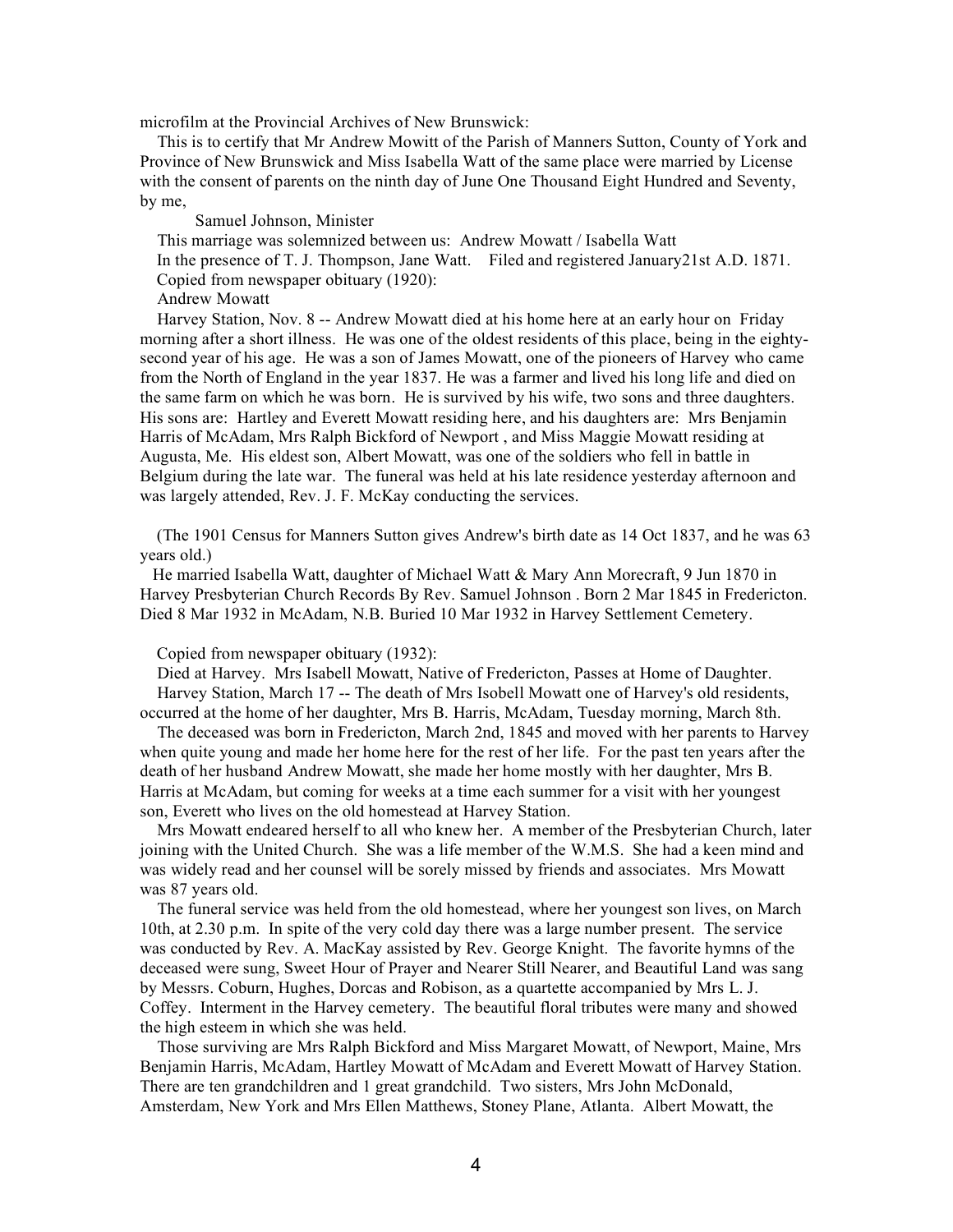eldest son, made the sacrifice during the World War.

They had the following children:

| 14 | Ellenor Johnson Mowatt |
|----|------------------------|
|    |                        |

| 15 | 11              | Catherine Huliston "Kate" Mowatt |
|----|-----------------|----------------------------------|
| 16 | iii.            | Mary Edith "Ada" Mowatt          |
| 17 | 1V <sub>1</sub> | Jane W. "Jennie" Mowatt          |
| 18 | V               | Albert J. Mowatt                 |
| 19 | vi.             | Hartley A. Mowatt                |
| 20 | vii.            | Margaret Rae "Maggie" Mowatt     |
| 21 | viii.           | <b>Everett Edward Mowatt</b>     |

**7. Andrew Joseph Mowatt (Rev. Dr.)**. Son of Thomas Mowatt & Elizabeth "Betsy" Moffitt. Born 11 Feb 1838 in Woodstock, NB. Died 19 Feb 1911 in Erskine Church, Montreal. Occupation Presbyterian Minister. Religion Presbyterian.

From Daily Telegraph, Saint John, 14 June 1873: "Rev. A. Mowitt, of Stellarton, N.S., has accepted a call from the Presbyterian congregation at Windsor."

From Daily Telegraph, Saint John, 20 Dec 1879: "The induction of Rev. A. J. Mowatt the new pastor of St. Paul's Presbyterian Church, Fredericton is to take place on 8th January."

From "A Century of Service, Saint Paul's Church, Fredericton, N.B. 1832-1932", page 78: "Rev. Andrew J. Mowatt was born at Woodstock, New Brunswick, February 11, 1838, and when quite young moved with his parents to Harvey. He received his early education at Fredericton and took the Arts Course at the Presbyterian College, Truro, studied Divinity at the Theological Hall, Halifax, was graduated and licensed a preacher in 1866."

"He accepted a call to Stellarton in 1866, to Windsor 1873, to St. Paul's Fredericton, in 1880 and to Erskine Church, Montreal, in 1891. He was elected by the Assembly to the Board of Management of the Presbyterian College, Montreal, and succeeded Dr. McVicar as chairman of the Board of French Evangelization. The College of Montreal conferred upon him the degree of Doctor of Divinity in 1901. In 1866 he married Miss Louise J. Annand of Gay's River, sister of Dr. Annand of New Hebrides. He died February 19th, 1911, in the pulpit of Erskine Church, Montreal. He gave one son to the Ministry at home and one to the foreign field, in China."

From newspaper clipping, possibly 1939:

Memorial to Rev. A. J. Mowatt In Erskine Church, Montreal

Died in Pulpit in 1911--For Years Minister of St. Paul's, Fredericton.

On Sunday last a memorial tablet on the new pulpit in Erskine and American United Church, Montreal, in memory of the late Rev. Dr. A. J. Mowatt, a former pastor of St. Paul's United (then Presbyterian) Church, Fredericton, who died at his pulpit on Sunday, February 19th, 1911, was seen for the first time. Dr. Mowatt came to Fredericton about the year 1876 and was called to Erskine Church in Montreal about the year 1888.

Dr. Mowatt had determined to address his congregation on the morning of February 19th, 1911, against the advice of his physician. He had been in ill health for two months previously and appeared weak on the morning of his death. He was assisted in the devotional portion of the worship by the Rev. Dr. E. Scott.

Singular Text Intended

The pastor was to have addressed the congregation on the text, "When I saw Him I fell at His feet as one dead", but shortly before the time for the beginning of the sermon, members of the congregation seated near the front of the church observed that his chin had sunk upon his chest and his eyes were closed. They directed the attention of Dr. Scott to Dr. Mowatt who was found to be unconscious. Several men were asked to carry the inert form of the pastor to the vestry where he expired before medical attention, which had been summoned, could arrive.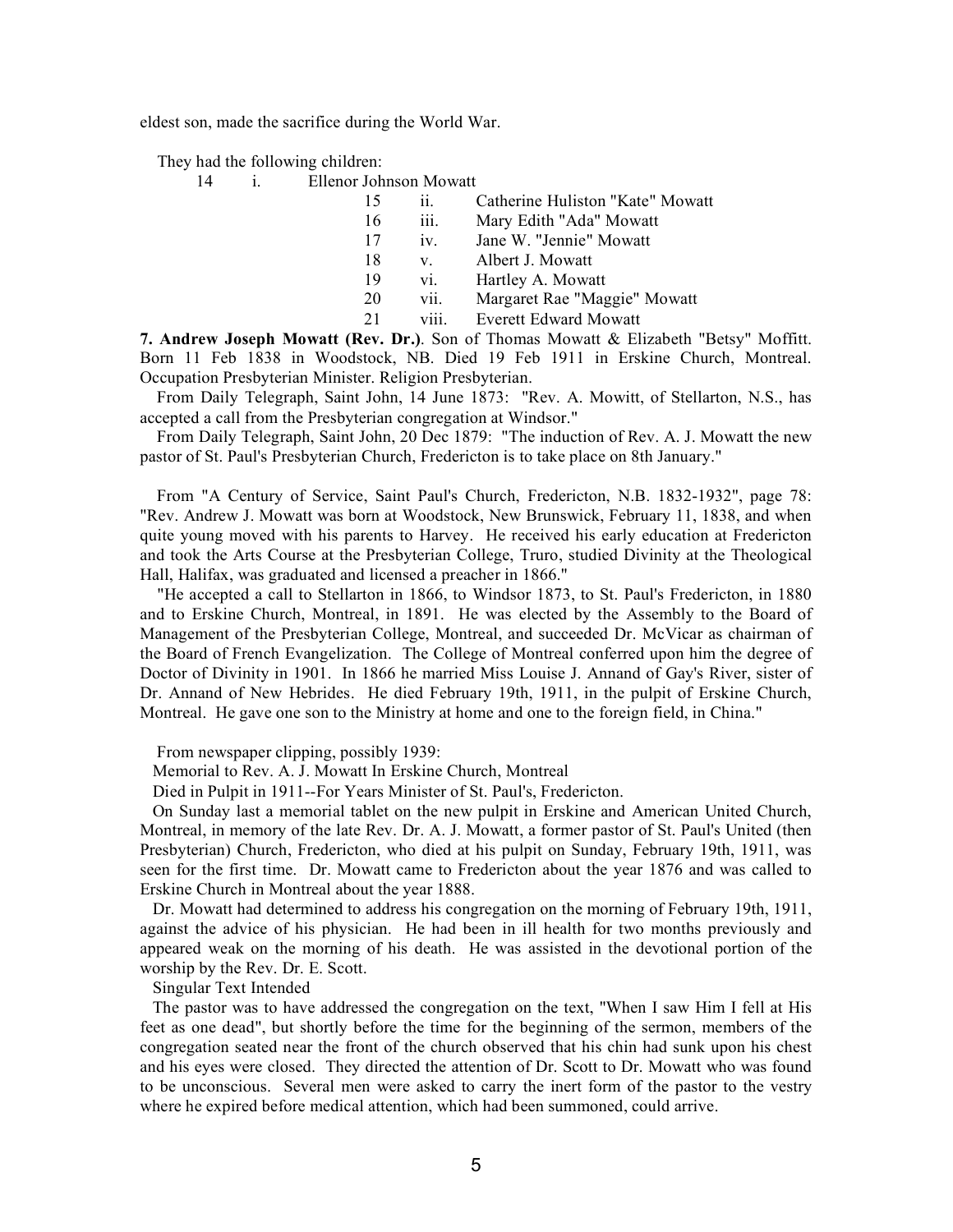The Inscription

The tablet on the new memorial pulpit is inscribed "To the Glory of God and in memory of the Rev. Andrew J. Mowatt, D.D., Minister of Erskine Church who died in his pulpit on Sunday, February 19th, 1911, aged 73 when about to preach from the text 'and when I saw Him, I fell at His feet as one dead.'"

It was during the pastorate of Dr. Mowatt in Fredericton that the present stone church on the corner of York and George streets was erected. The preceding building was moved to the rear and first used as a hall and Sunday School room and later moved to Charlotte street and converted into an apartment house.

Other Pastorates

Dr Mowatt came to Fredericton from Stellarton, Nova Scotia, and before that had filled a pastorate in Harvey, New Brunswick. In moving to Fredericton, he succeeded Rev. Dr. Brook and was himself succeeded by Rev. Willard MacDonald.

(Note: Many of the birth, marriage and death dates for this family were provided by Anna Christie.)

He married Louisa Jane Annand, daughter of John Annand & Helen Taylor, 1868. Born 14 Feb 1848 in Musquodobit, NS. Died 1912.

Louisa Jane Annand had twelve brothers and sisters including: Rev. Edward Annand, Minister, East Boston 1889; and Rev. Joseph Annand, missionary to New Hebrides (married Alice Sewell).

They had the following children:

22 i. Wilbert B. Mowatt MD

| 23 | ii.   | Oswald Mowatt                  |
|----|-------|--------------------------------|
| 24 | iii.  | Helen Mowatt                   |
| 25 | iv.   | Edward Everett Mowatt (Rev.)   |
| 26 | V.    | Joseph Andrew Mowatt (Rev.)    |
| 27 | vi.   | Alice Gertrude Mowatt          |
| 28 | vii.  | <b>Brooke Burkmuire Mowatt</b> |
| 29 | viii. | Emily Louise "Rae" Mowatt      |
| 30 | ix    | <b>Edith Madeline Mowatt</b>   |

**8. John Mowatt**. Son of Thomas Mowatt & Elizabeth "Betsy" Moffitt. Born 9 Apr 1839 in Woodstock, NB. Died 20 Aug 1901 in Harvey. Buried in Harvey Settlement Cemetery. Occupation Farmer. Religion Presbyterian.

John was a farmer on his father's homestead farm in Harvey Station, York County, NB.

He married Maria "Jane" Smith, daughter of William Smith & Mary Black, 1 Jan 1868. Born 27 May 1843 in Charlotte Co., NB. Died 20 Jul 1916 in Harvey. Buried in Harvey Settlement Cemetery.

They had the following children:

| 31 | Thomas James Mowatt |
|----|---------------------|
|    |                     |

| 32 | ii.               | William Mowatt                  |
|----|-------------------|---------------------------------|
| 33 | iii.              | Mary Alberta "Bertie" Mowatt    |
| 34 | 1V.               | Charles Frederic Eldroid Mowatt |
| 35 | V.                | Victoria Alexandria Mowatt      |
| 36 | vi.               | John Thomas Mowatt              |
| 37 | vii.              | Wilmot Harold Mowatt            |
| 38 | viii.             | Andrew "Sterling" Mowatt        |
| 39 | $\overline{1}X$ . | <b>Ernest Hastings Mowatt</b>   |
| 40 | $X_{-}$           | <b>Arthur Everett Mowatt</b>    |
| 41 | xi.               | Annie Sophia Mowatt             |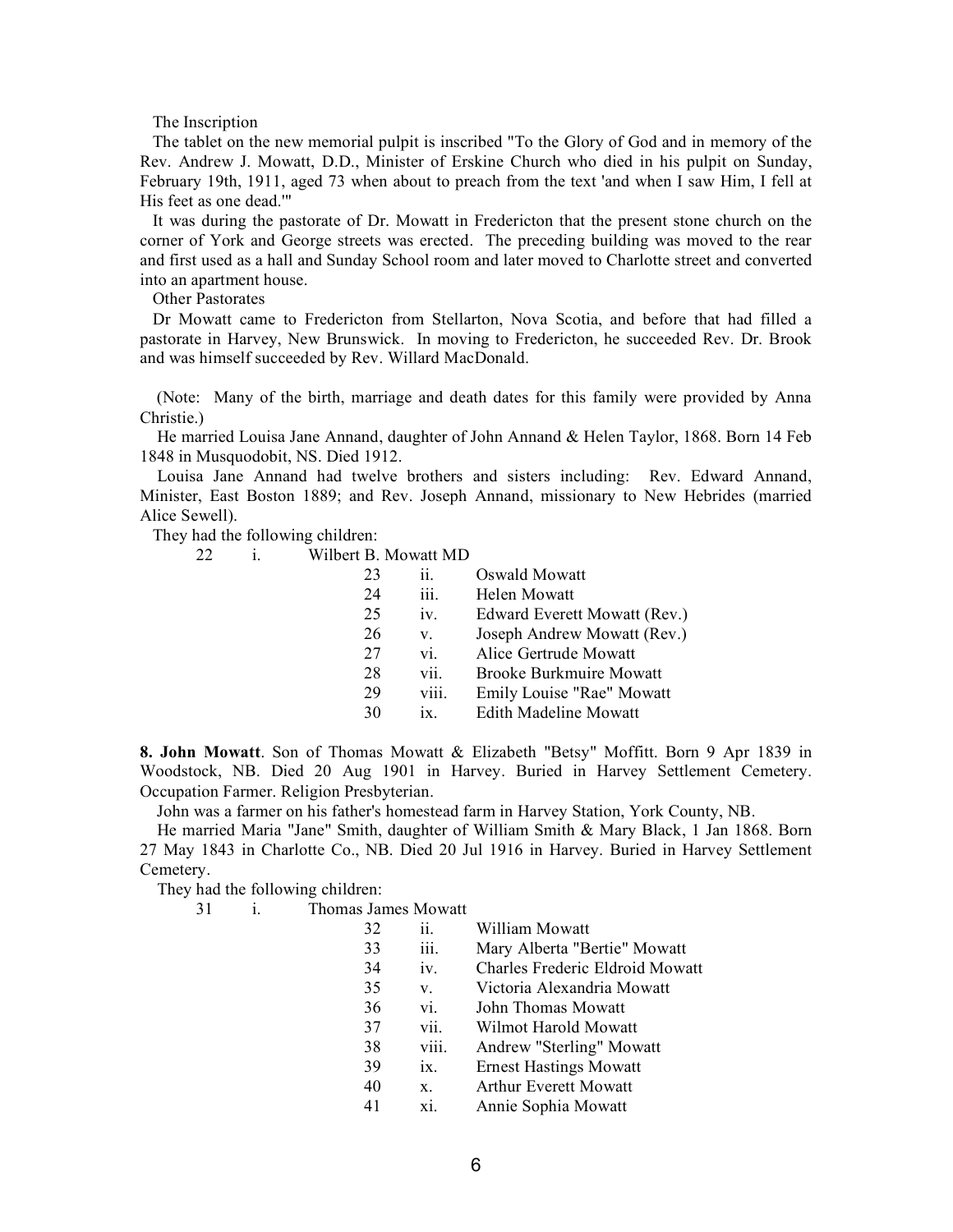| 42 | X11.  | Bessie Rae Mowatt   |
|----|-------|---------------------|
| 43 | X111. | Royal George Mowatt |

**9. Thomas James Mowatt**. Son of Thomas Mowatt & Elizabeth "Betsy" Moffitt. Born 1841 in Harvey. Christen 8 Jan 1842 in Harvey By Rev. Daniel McCurdy. Died Before 1851 in Harvey.

Thomas James was not listed in the 1851 census, so assume he died young.

**10. Jane Mowatt**. Daughter of Thomas Mowatt & Elizabeth "Betsy" Moffitt. Born 1843 in Harvey, NB. Christen 25 Jun 1843 in Harvey By Rev. Daniel McCurdy . Died Approx Jan 1929 in St. Stephen. Buried in St. Stephen Rural Cemetery.

Copied from newspaper obituary:

Mrs Jane Robinson

St. Stephen, Jan. 31 -- The death of Mrs Jane Robinson, widow of Archibald Robinson, occurred suddenly at her home on Queen street on Sunday night. Mrs Robinson was born in Harvey 85 years ago, but had resided in St. Stephen for the last 32 years.

The funeral service was conducted by Rev. G. M. Mitchell, with burial in the St. Stephen rural cemetery.

Mrs Robinson was a sister of the late Rev. A. J. Mowatt, D.D., of Montreal, and leaves to mourn two daughters, Elva W., of St. Stephen, and Mrs Harry Craig, of Willmar, Sask., and one sister, Mrs Ralph Craig, of Los Angeles.

Jane had the following children:

44 i. Mary "Agnes" Mowatt

45 ii. Elva Winnie Mowatt

She married Archibald Robinson, 18 May 1897 in Harvey, York Co., NB .

Archibald Robinson, St. Stephen, married Jane Mowatt, Harvey on 18 May 1897. Witnesses were George and Elizabeth S. Mowatt.

Archie Robinson was first married to Rebecca Dorcas. >From Daily Telegraph, 25 May 1872: "Married Thursday 16th inst., by Rev. Robert Wilson, Archibald Robinson, St. Stephen and Miss Rebecca Darkis of Harvey Settlement."

**11. Margaret Rae "Maggie" Mowatt**. Daughter of Thomas Mowatt & Elizabeth "Betsy" Moffitt. Born Approx 1848 in Harvey. Christen 23 Apr 1848 in Harvey By Rev. Daniel McCurdy. Died 21 Jul 1930 in Los Angeles, CA.

She married Ralph Dixon Craig, son of William Craigs & Margaret Dixon, 22 Jul 1868 in By Rev. Samuel Johnson, Harvey . Born 6 Aug 1846 in Red Rock, NB. Christen 15 Nov 1846 in Stanley By Rev. Daniel McCurdy . Died 17 May 1894 in Nanaimo, BC. Buried in Nanaimo Cemetery. Occupation Blacksmith.

Witnesses to marriage were James Craig and Jane Mowitt.

Ralph and Margaret went to Nanaimo in 1878 with two children. Two children had died in Harvey. They had five more children in BC.

For complete details of this family see "The Craigs of Harvey Settlement, Red Rock and the Pontiac" by Helen C. Craig, 1999.

They had the following children:

46 i. Thomas Mowatt Craig

| 47 | 11.             | William "Stanley" Craig       |
|----|-----------------|-------------------------------|
| 48 | 111.            | James Frederick Craig         |
| 49 | 1V <sub>1</sub> | Roland Piercy Craig           |
| 50 | V               | Margaret Isobel "Ethel" Craig |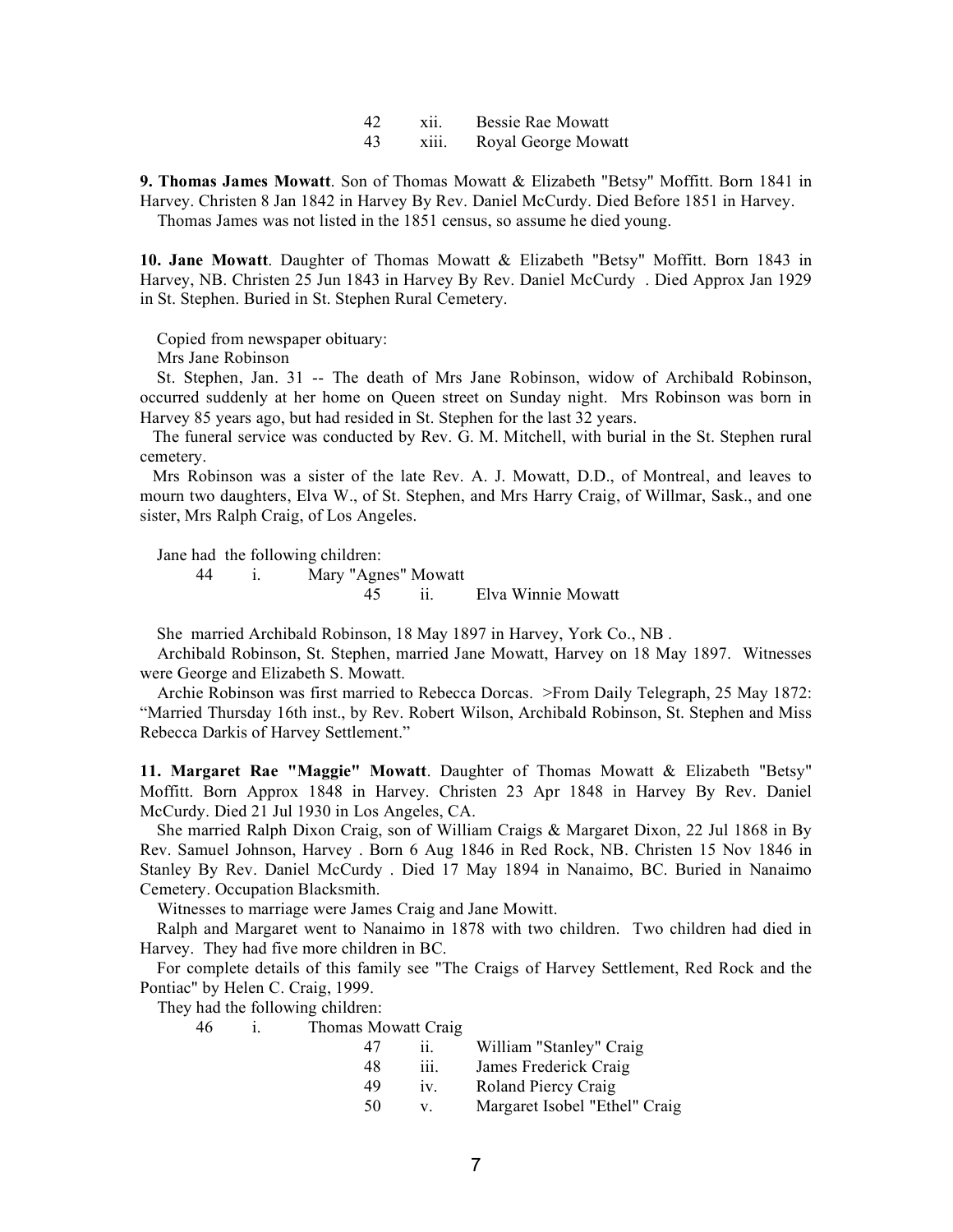| 51  | V1.               | Elizabeth Scott "Bessie" Craig |
|-----|-------------------|--------------------------------|
| 52  | vii.              | Mary Agnes "Aggie" Craig       |
| 53  | V111.             | Ralph Piercy "Peter" Craig     |
| -54 | $\overline{1}x$ . | George Mowat Craig             |

**12. Elizabeth Scott "Bessie" Mowatt**. Daughter of Thomas Mowatt & Elizabeth "Betsy" Moffitt. Born 22 Jul 1850 in Harvey. Christen 30 Jul 1850 in St. Paul's Church Records, Fredericton. Died 1909 in St. Stephen, NB. Buried in St. Stephen Rural Cemetery.

**13. George Mowatt**. Son of Thomas Mowatt & Elizabeth "Betsy" Moffitt. Born 18 Nov 1853/1854 in Harvey. Died 1915 in St. Stephen. Buried in Harvey Settlement Cemetery. Occupation Farmer.

George and Louisa's children were born in Harvey, and they moved to St. Stephen approximately 1902. Note in Harvey Presbyterian Church death records: George Mowatt died 1915 in St. Stephen, brought to Harvey.

From Daily Telegraph, 17 Sep 1877: "Married Fredericton 5th inst., by Rev. Dr. Brooke, George Mowatt and Miss Louise B. Dorcas, both of Manners Sutton."

Witnesses to marriage were Robert Dorcas and Kate Virtue.

He married Louisa Bell Dorcas, daughter of Andrew Dorcas & Mary Virtue, 5 Sep 1877 in St. Paul's Church, Fredericton By John M. Brooke . Born 2 Apr 1858. Died 3 Apr 1930 in St. Stephen. Buried in Harvey Settlement Cemetery.

Copied from newspaper obituary:

Mrs Louisa Bell Mowatt

Harvey Station, April 6 -- This community was saddened by the sudden death of Mrs Louisa Bell Mowatt, of St. Stephen, on April 3, after an illness of pneumonia of eight days, aged 72 years. Deceased had been a former resident of Harvey Station, having removed to St. Stephen twenty-eight years ago. Her husband predeceased her fifteen years ago. She is survived by one son, Archie, of St. Stephen, and two daughters, Mabel and Margaret, with whom she lived, and seven grandchildren. One brother, Andrew Dorcas, and two sisters, Mrs Richard Coffey and Mrs Thomas Davis, of Acton, also survive.

On arrival of the C.P.R. train yesterday the body, accompanied by her daughters, was taken to the home of Andrew Dorcas. The funeral was held yesterday afternoon at 2 o'clock. Rev. George Knight had charge of the service, assisted by Rev. J. H. MacLean and the choir of the United Church. The pallbearers were four nephews, David Coffey, Samuel Davis, Fred Davis and Arthur Mowatt. Burial was in the Harvey cemetery. The floral tributes were beautiful and numerous.

They had the following children:

| 55 |                       | Alice "Mabel" Mowatt            |                 |                                    |
|----|-----------------------|---------------------------------|-----------------|------------------------------------|
|    |                       | 56                              | 11.             | Rebecca "Estella" Mowatt           |
|    |                       | 57                              | 111.            | Archibald Robinson "Archie" Mowatt |
|    |                       | 58                              | 1V <sub>1</sub> | Margaret Jane Elizabeth Mowatt     |
|    | Index                 |                                 |                 |                                    |
|    |                       |                                 |                 |                                    |
|    | , Alice, spouse of    |                                 |                 | 4                                  |
|    | , Margaret, spouse of |                                 |                 |                                    |
|    |                       | Annand, Louisa Jane, spouse of  |                 |                                    |
|    |                       | Craig, Elizabeth Scott "Bessie" |                 | 51                                 |
|    | Craig, George Mowat   |                                 |                 | 54                                 |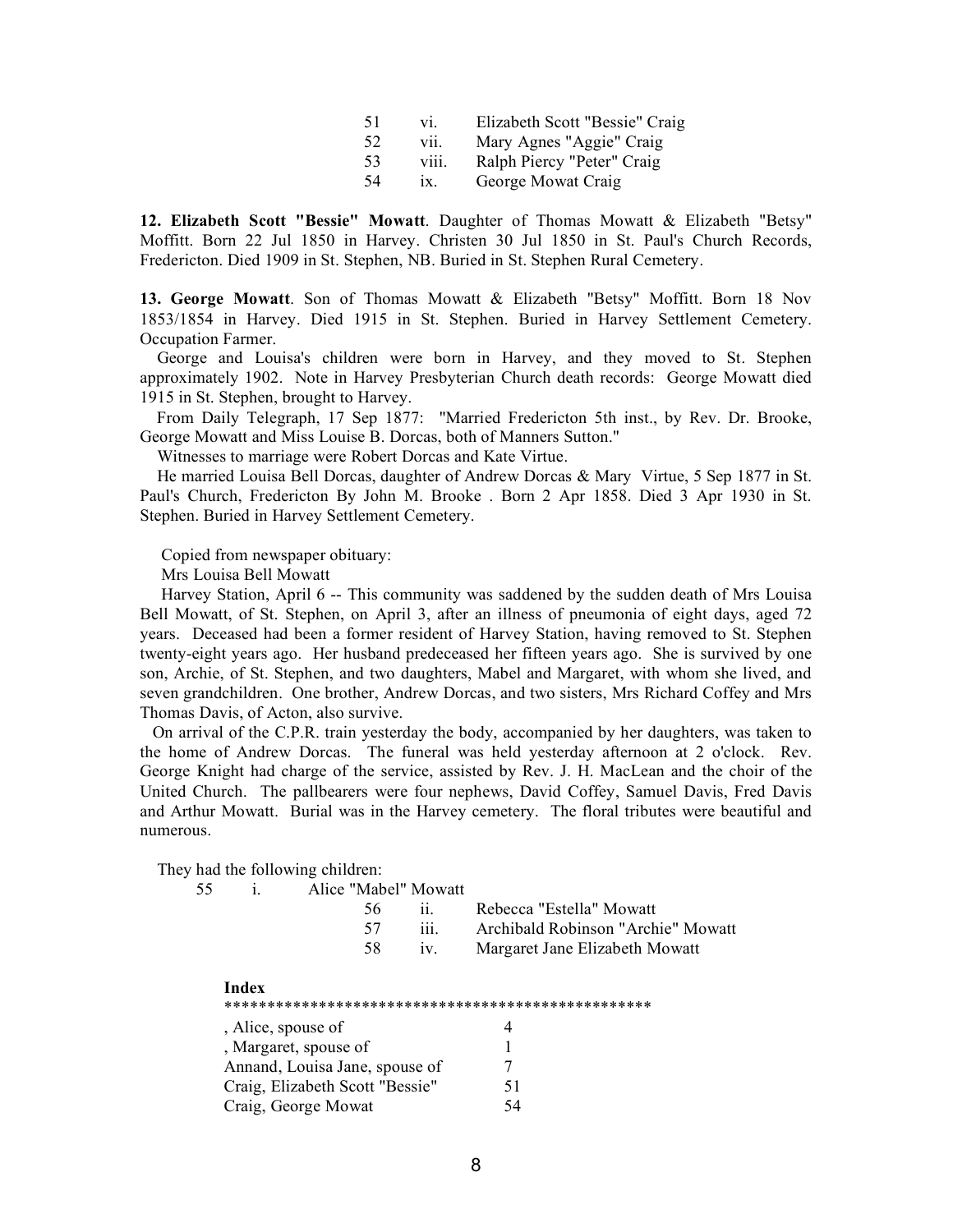| Craig, James Frederick                | 48                      |
|---------------------------------------|-------------------------|
| Craig, Margaret Isobel "Ethel"        | 50                      |
| Craig, Mary Agnes "Aggie"             | 52                      |
| Craig, Ralph Dixon, spouse of         | 11                      |
| Craig, Ralph Piercy "Peter"           | 53                      |
| Craig, Roland Piercy                  | 49                      |
| Craig, Thomas Mowatt                  | 46                      |
| Craig, William "Stanley"              | 47                      |
| Dorcas, Louisa Bell, spouse of        | 13                      |
| Huliston, Catherine, spouse of        | $\overline{\mathbf{c}}$ |
| Moffitt, Elizabeth "Betsy", spouse of | $\overline{\mathbf{3}}$ |
| Mowatt, Agnes                         | 5                       |
| Mowatt, Albert J.                     | 18                      |
| Mowatt, Alice "Mabel"                 | 55                      |
| Mowatt, Alice Gertrude                | 27                      |
| Mowatt, Andrew                        | $\mathbf{1}$            |
| Mowatt, Andrew                        | $\overline{4}$          |
| Mowatt, Andrew                        | 6                       |
| Mowatt, Andrew "Sterling"             | 38                      |
| Mowatt, Andrew Joseph (Rev. Dr.)      | 7                       |
| Mowatt, Annie Sophia                  | 41                      |
| Mowatt, Archibald Robinson "Archie"   | 57                      |
| Mowatt, Arthur Everett                | 40                      |
| Mowatt, Bessie Rae                    | 42                      |
| Mowatt, Brooke Burkmuire              | 28                      |
| Mowatt, Catherine Huliston "Kate"     | 15                      |
| Mowatt, Charles Frederic Eldroid      | 34                      |
| Mowatt, Edith Madeline                | 30                      |
| Mowatt, Edward Everett (Rev.)         | 25                      |
| Mowatt, Elizabeth Scott "Bessie"      | 12                      |
| Mowatt, Ellenor Johnson               | 14                      |
| Mowatt, Elva Winnie                   | 45                      |
| Mowatt, Emily Louise "Rae"            | 29                      |
| <b>Mowatt, Ernest Hastings</b>        | 39                      |
| Mowatt, Everett Edward                | 21                      |
| Mowatt, George                        | 13                      |
| Mowatt, Hartley A.                    | 19                      |
| Mowatt, Helen                         | 24                      |
| Mowatt, James                         | 2                       |
| Mowatt, Jane                          | 10                      |
| Mowatt, Jane W. "Jennie"              | 17                      |
| Mowatt, John                          | 8                       |
| Mowatt, John Thomas                   | 36                      |
| Mowatt, Joseph Andrew (Rev.)          | 26                      |
| Mowatt, Margaret Jane Elizabeth       | 58                      |
| Mowatt, Margaret Rae "Maggie"         | 11                      |
| Mowatt, Margaret Rae "Maggie"         | 20                      |
| Mowatt, Mary "Agnes"                  | 44                      |
| Mowatt, Mary Alberta "Bertie"         | 33                      |
| Mowatt, Mary Edith "Ada"              | 16                      |
| Mowatt, Oswald                        | 23                      |
|                                       |                         |